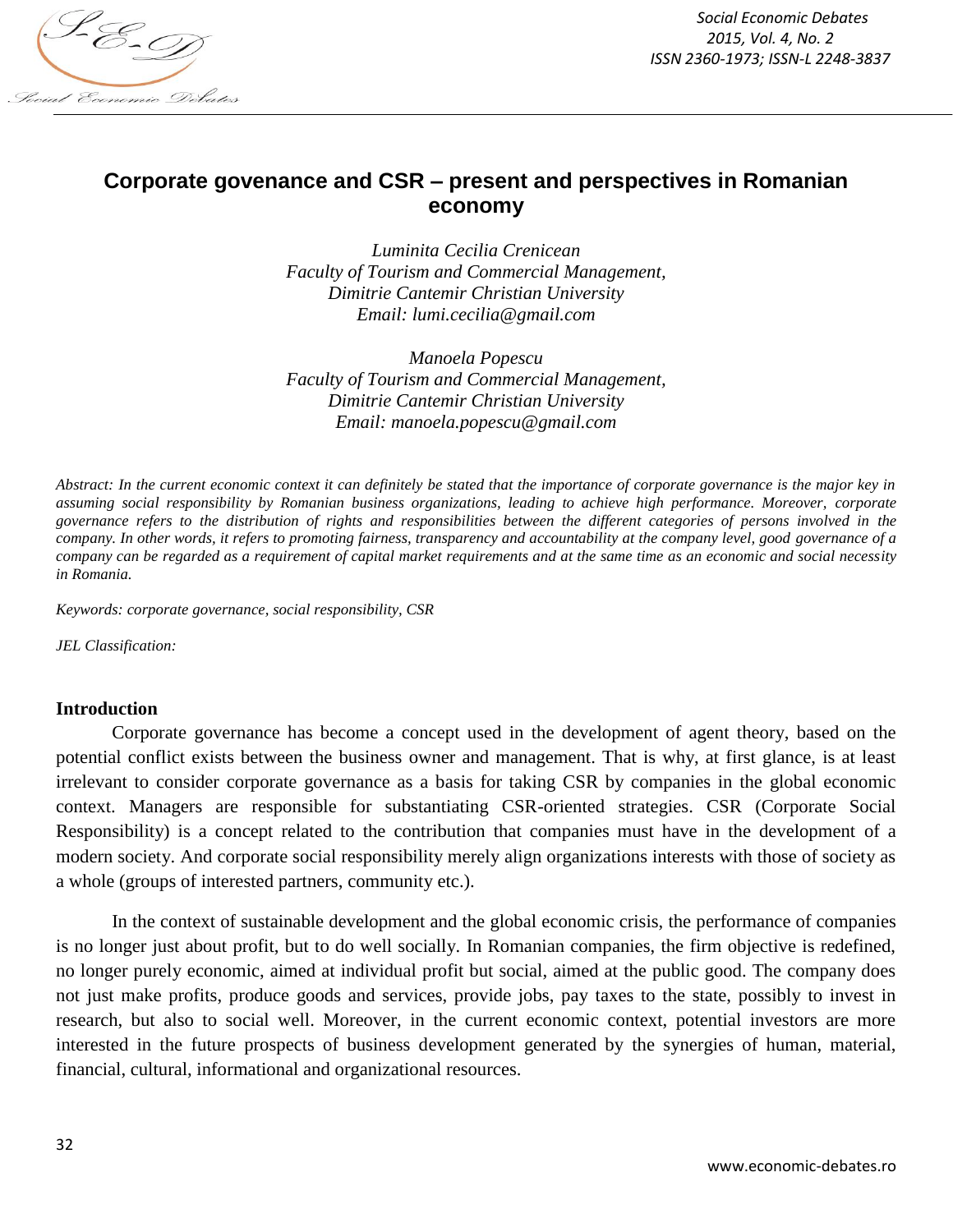This means that overall performance is becoming a necessity in the current context in which the stakeholders' theory is relevant. Business management is that by identifying and reconciling the interests of all stakeholders can lead to business performance. Experts agree that the harmonization of those interests is ensured through the system of corporate governance.

Practice has shown that, over time, taking into account the business organizations of their social responsibilities will lead to economic performance and growth, as well as better conditions for future profitable business. Business organizations who assume a greater social responsibility will be more effective just by discouraging unions and government actions, for example. Over time, consideration will emphasize social responsibilities interests of shareholders and market partners.

So from the perspective of the manager, social responsibilities are undertaken primarily in order to achieve economic interests of business organizations. The motivation and cooperation with employees, market partners (suppliers, customers, union, government, etc.), local community, disadvantaged etc. are achieved high levels of profit and so the manager will assume these social responsibilities. Moreover, most managers pursuing sustainable development programs to attract new customers and remain loyal to those already existing.

It can be argued that CSR is a concept broader than corporate governance. In fact, considering that social responsibility can be approached from two perspectives: market and management, this idea is even more striking. Known is that, in management, are three areas of responsibility, arranged like concentric circles: in the center - property and shareholders; then the other groups involved and directly interested, and in the larger sphere - society. Thus, it can be defined major areas of business ethics: Corporate governance (GC); oriented management to concerned groups; corporate social responsibility (CSR). Mentioning that the last two depend on the first, the optional management strategies, based on a legislative framework that defines the fundamental principles of corporate governance, organizational practices developed by assimilating these principles.

## **Romanian companies and their state of in interest in corporate governance and CSR**

Obviously, reality shows us that many of the Romanian businesses were profitable and assume social responsibilities from the first day of operation, without knowing that they do so, with a direct impact on business development. Thus, many companies are concerned, since their foundation, on the pursuit of professional development programs for employees (training programs and lifelong learning), and the Occupational Health and Safety programs.

An analysis of companies which have been reported CSR case studies, highlighted by CSR Romania, shows that CSR is a worthwhile investment in the long term, on organizational and societal level. Although at this point can not know the true extent of the phenomenon, there is information about multinationals that came with the expertise of CSR from outside and have adapted their models Romanian specific, but also Romanian companies that are engaged in various actions, activities and CSR programs. What is not known yet, are information regarding CSR strategies developed and implemented by local companies. It is true that there are many companies that use CSR activities to improve company image among customers and partners.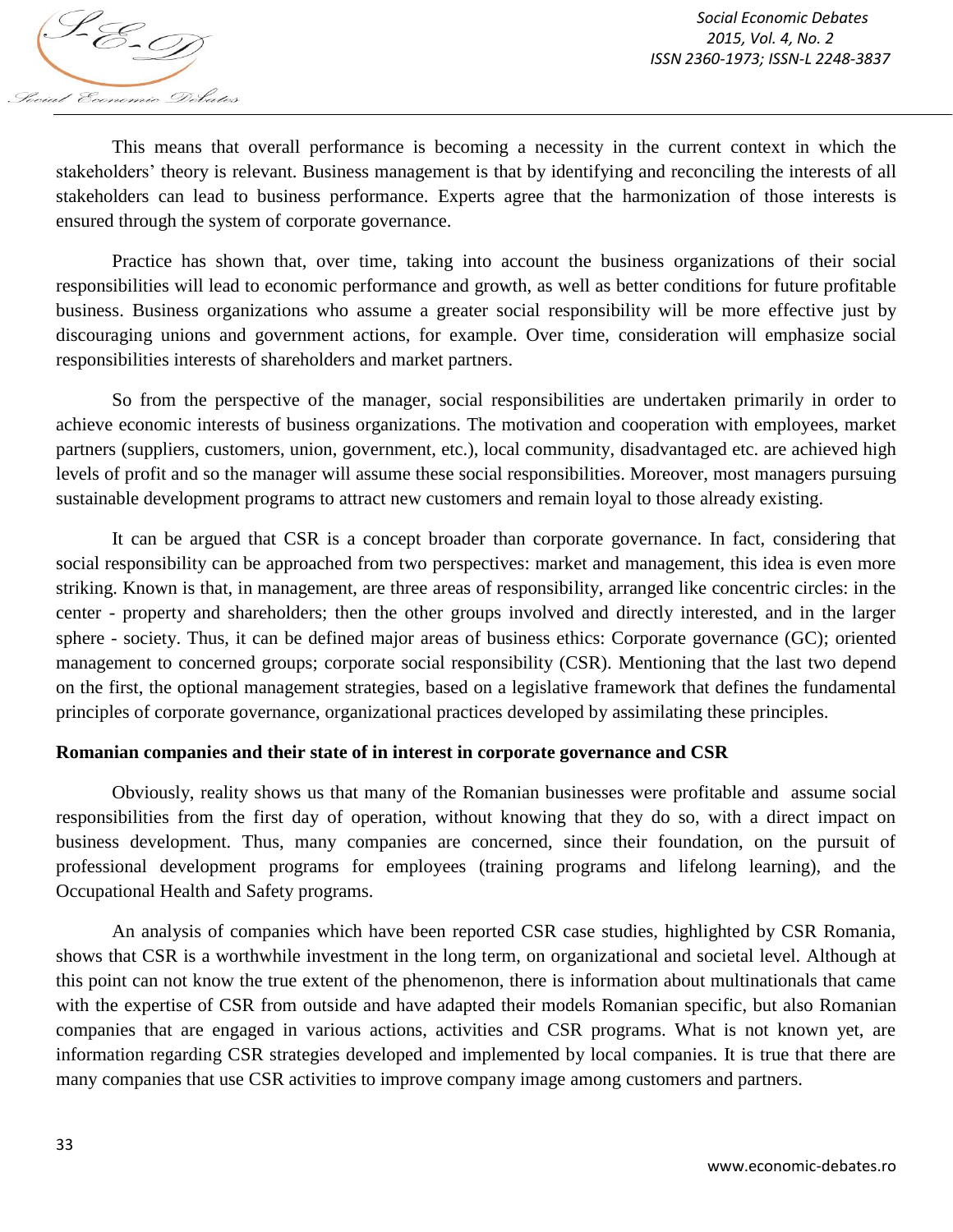Introducing CSR in organization, leadership, motivation, control and business evaluation is not an aim in itself but an effective way of business development. Social responsibility by any company is its social commitment which should benefit all those concerned, including company.

In Romania, companies choose the social projects according to their activity field, but not after a real dialogue with stakeholders nor analysis of the importance of their concerns and expectations. The study shows that the banking industry firms are engaged mainly in CSR projects in culture, education and financial inclusion, working for diversity and equal opportunities. Companies in the area of audiovisual projects are concerned with e-Inclusion, digital security, health, etc., and the heavy industry in environmental protection programs, safety and health at work, involvement in local communities etc.

Currently, it can be said that the successful business model is one where value creation in business also means creating value for society, in which corporate governance decides on the model of CSR development. The study shows that companies focuses on action beyond business development for the sake of development, The same survey reveals that effective CSR model in any business is the one that is provided by partnerships and alliances between NGOs, the public sector and businesses.

Moreover, CSR activities should be developed continuously and consistently in accordance with the principles of sustainability and obviously as part of the business strategy of the company. Companies that have implemented CSR as active responsibility will not give up moral and social commitment, regardless of the context. Moreover, the companies surveyed said they have reassessed CSR programs and sought to integrate them into their overall strategy. These companies are those which capitalize on during economic crisis, development opportunities through CSR.

An analysis of the most relevant companies publicized CSR supports the view that despite the economic crisis, such companies does not change CSR budgets, on the contrary, the amounts allocated to CSR programs recorded significant increases. Thus, for example, Rompetrol and Petrom allocated amounts in the millions of CSR programs. Rompetrol Group has assigned to group level about \$ 1 million, the amount necessary for the implementation of the ongoing projects as currently one - "The Energy Comes from the Soul". Petrom investment in CSR, starting in 2010 until today, was 3 million euros, needed for CSR projects in education, environment and health. By attracting European funds, the company invested 5 million euros in a project advisory of 25,000 unemployed. Obviously, these companies do not want to change their business strategies based on assuming responsibilities for all those concerned, but if they would like this would be impossible, because CSR is heavily integrated into their strategic management.

The study showed that in times of crisis, companies that manage certain actions of CSR at PR or marketing and have even been tempted to quit such activities. These companies do not assume social responsibilities towards all those concerned, but aimed at obtaining benefits related to image, increase sales, retain customers in a short time. Moreover, these companies cannot be successful on long term if does not address CSR as social commitment.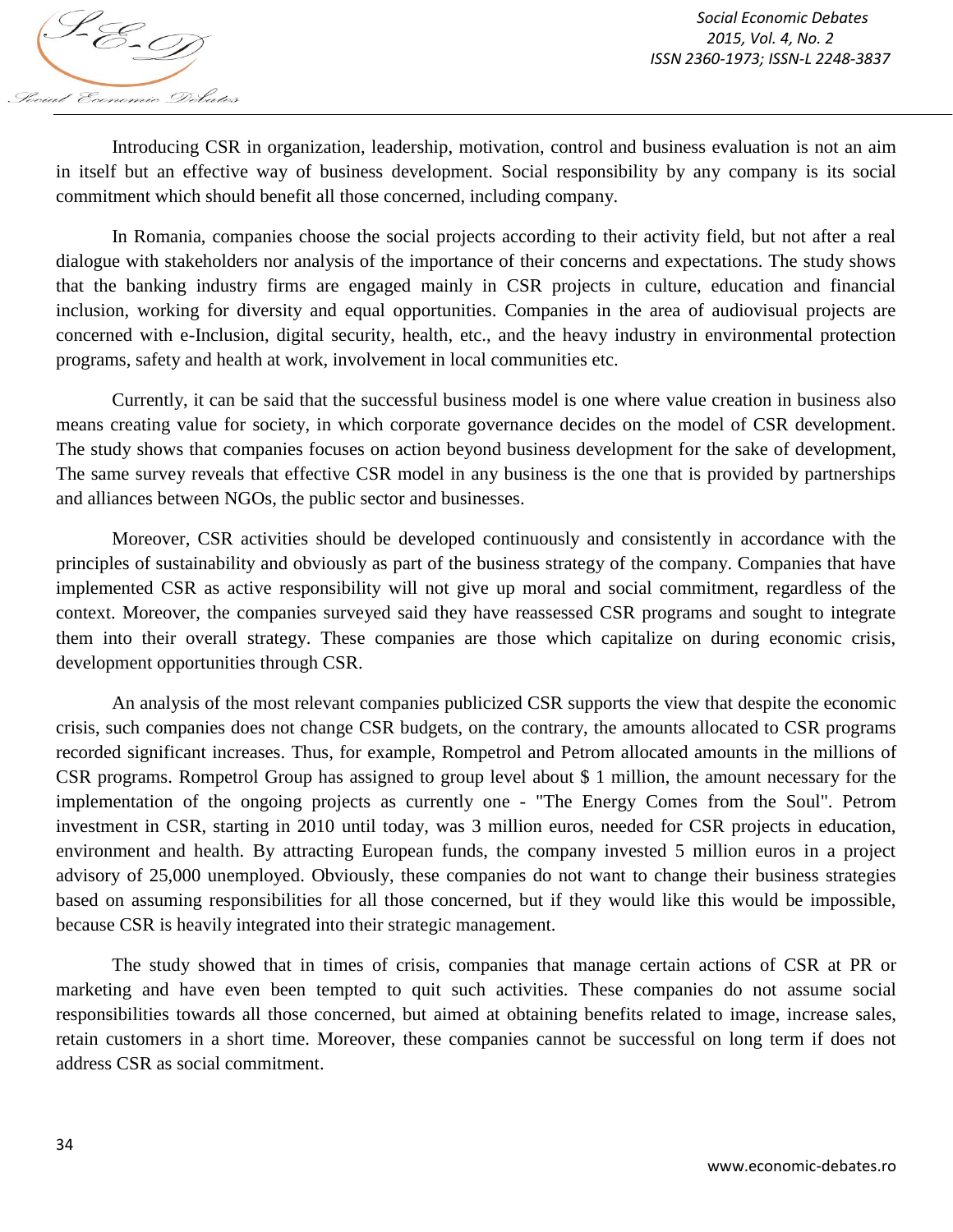

Undertaken research on companies in Romania show that submitted studies of CSR are mostly in the fields of education, culture, environment, social, human rights, sports and in the category of those who annually report CSR are Siveco, Arctic, Vodafone, Petrom, Orange, Tuborg etc. Moreover, they enjoy a very good image and confidence among stakeholders.

Explore ways of making CSR of companies that have taken such actions, programs and projects integrated into their overall strategy reveals that innovation in CSR process is as important as any socio-human field. A search for new ways of empowerment of the company to employees, environment, community, partners, society etc. and addressing in different ways actions, activities, programs and projects in CSR CSR is key to success and hence in business.

The economic crisis has revealed that in CSR as in business, companies must develop a proactive behavior, meaning to create context and parameters needed to effective social responsibility and business development. Company relations with all its stakeholders should be guided by the teleological human factor, which is crucial in CSR issues.

In the economic crisis the concept of social enterprise came along, businesses turning to social entrepreneurship. In Romania CSR programs are focused on environmental protection and less on education, entrepreneurship and financial inclusion and economic, sport, human rights, social inclusion etc. There are only few major companies which programs in this field are developed at international level and also applied in Romania.

Referring to reported CSR, in our country the lack of transparency regarding the amounts allocated to CSR programs contribute to the failure in reporting. In other countries, CSR reporting is a duty, while in our public report of CSR is shown less consideration of firms to all those concerned, they are not reporting at all, or they are not reporting according to universal standards (Global Reporting Initiative Framework - GRI). It is conceivable that a company's CSR activities are beneficial on two levels: society and the company. As a "good citizens", companies must be "involved" in community problems, be sensitive to social needs.

Although not always linear, most studies have shown a clear relationship between CSR activities and performance of companies measured by some indicators: the benefits to shareholders, profits and marketing impact. For any organization assuming basic social responsibilities it is essential for it and ensures the survival and gives real opportunities for development.

## **Conclusions**

35 The results show that CSR is that way in which businesses could contribute to the sustainable development of Romanian society, having a positive impact on companies' competitiveness. The research conducted focused on the effects it has on human resource CSR, reputation and innovation. These areas are considered important in determining the competitiveness of a company, to which interrelated. The analysis showed that the reputation that a company builds through CSR is required for retaining the workforce quality and responsible practices lead to increasing the company's reputation among customers, employees and all stakeholders, while retaining and empowering employees. Obviously, competitive and performance employees